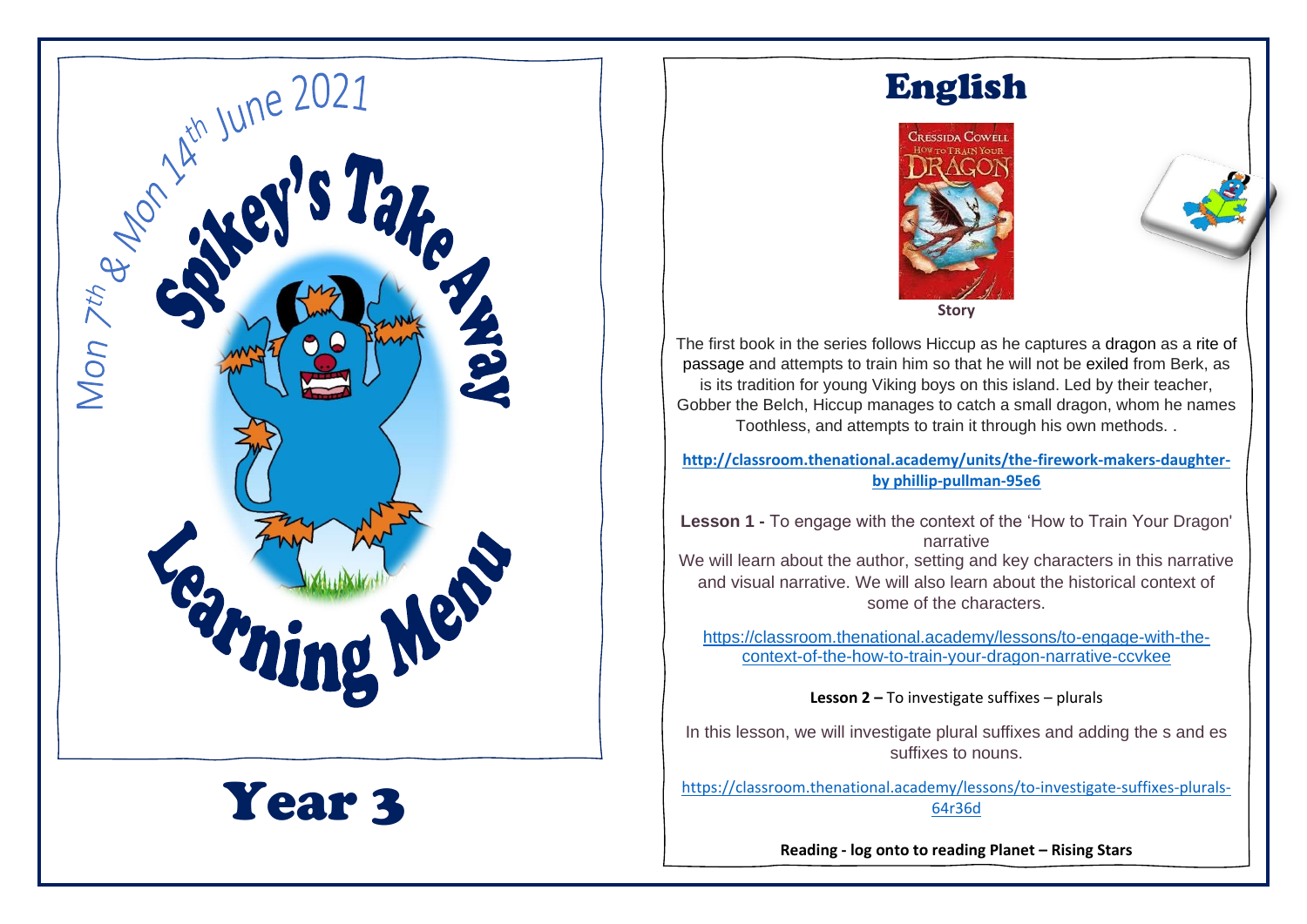## Maths



Lesson 1 – Recalling the 3 times table This lesson will introduce the 3 times table and look at key vocabulary products and multiples.

**[https://classroom.thenational.academy/lessons/recalling-the-3-times](https://classroom.thenational.academy/lessons/recalling-the-3-times-table-c8tp4d)[table-c8tp4d](https://classroom.thenational.academy/lessons/recalling-the-3-times-table-c8tp4d)**

Lesson 2 –Recalling the 4 times table This lesson will introduce the 4 times table through skip-counting. **[https://classroom.thenational.academy/lessons/recalling-the-4-times](https://classroom.thenational.academy/lessons/recalling-the-4-times-table-cmt64)[table-cmt64](https://classroom.thenational.academy/lessons/recalling-the-4-times-table-cmt64)**

IDI ICATION T

 $> 10$ 

| ヽレ∟∟                                                                                                                                                                                                      |                                                                                                                                                                                                                                 |                                                                                                                                                                                                  |                                                                                                                                                                                                               |                                                                                                                                                                                                                            |  |  |  |  |  |  |  |  |
|-----------------------------------------------------------------------------------------------------------------------------------------------------------------------------------------------------------|---------------------------------------------------------------------------------------------------------------------------------------------------------------------------------------------------------------------------------|--------------------------------------------------------------------------------------------------------------------------------------------------------------------------------------------------|---------------------------------------------------------------------------------------------------------------------------------------------------------------------------------------------------------------|----------------------------------------------------------------------------------------------------------------------------------------------------------------------------------------------------------------------------|--|--|--|--|--|--|--|--|
| $1 \times 1$<br>$= 1$<br>1 x 2<br>$= 2$<br>1 x 3<br>$= 3$<br>$1 \times 4$<br>$= 4$<br>1 x 5<br>$= 5$<br>1 x 6<br>$= 6$<br>1x7<br>$= 7$<br>$1 \times 8$<br>$= 8$<br>$1 \times 9 = 9$<br>$1 \times 10 = 10$ | $2 \times 1 = 2$<br>$2 \times 2 = 4$<br>$2 \times 3$<br>$= 6$<br>$2 \times 4 = 8$<br>$= 10$<br>$2 \times 5$<br>$= 12$<br>$2 \times 6$<br>$2 \times 7 = 14$<br>$2 \times 8$<br>$= 16$<br>$2 \times 9 = 18$<br>$2 \times 10 = 20$ | $3x1 = 3$<br>3x2<br>$= 6$<br>3x3<br>$= 9$<br>3x4<br>$= 12$<br>3x5<br>$= 15$<br>3x6<br>$= 18$<br>$3x7 = 21$<br>3x8<br>$= 24$<br>$3x9 = 27$<br>$3 \times 10 = 30$                                  | $4 \times 1 = 4$<br>$4 \times 2 = 8$<br>$4 \times 3 = 12$<br>$4 \times 4 = 16$<br>$4 \times 5 = 20$<br>$4 \times 6 = 24$<br>$4 \times 7 = 28$<br>$4 \times 8 = 32$<br>$4 \times 9 = 36$<br>$4 \times 10 = 40$ | $5x1 = 5$<br>$= 10$<br>5x2<br>$5 \times 3$<br>$= 15$<br>$5 \times 4$<br>$= 20$<br>$= 25$<br>5x5<br>$= 30$<br>5x6<br>$= 35$<br>5 x 7<br>5 x 8<br>$= 40$<br>$5 \times 9 = 45$<br>$5 \times 10 = 50$                          |  |  |  |  |  |  |  |  |
| $6x1 = 6$<br>$6 \times 2 = 12$<br>$6 \times 3 = 18$<br>$6 \times 4 = 24$<br>$6 \times 5 = 30$<br>$6 \times 6 = 36$<br>$6 \times 7 = 42$<br>$6 \times 8 = 48$<br>$6 \times 9 = 54$<br>$6 \times 10 = 60$   | $7 \times 1 = 7$<br>$7 \times 2 = 14$<br>$7 \times 3 = 21$<br>$7 \times 4$<br>$= 28$<br>$= 35$<br>7x5<br>7 × 6<br>$= 42$<br>7 x 7<br>$= 49$<br>7 x 8<br>$= 56$<br>$7 \times 9 = 63$<br>$7 \times 10 = 70$                       | $8x1 = 8$<br>$8 \times 2 = 16$<br>$8 \times 3 = 24$<br>$8x4 = 32$<br>$8 \times 5 = 40$<br>$8 \times 6 = 48$<br>$8 \times 7 = 56$<br>$8 \times 8 = 64$<br>$8 \times 9 = 72$<br>$8 \times 10 = 80$ | $9x1 = 9$<br>$9 \times 2 = 18$<br>$9 \times 3 = 27$<br>$9x4 = 36$<br>9x5<br>$= 45$<br>$9 \times 6 = 54$<br>$= 63$<br>9x7<br>$= 72$<br>$9 \times 8$<br>$9 \times 9 = 81$<br>$9 \times 10 = 90$                 | $10 \times 1 = 10$<br>$10 \times 2 = 20$<br>$10 \times 3 = 30$<br>$10 \times 4 = 40$<br>$10 \times 5 = 50$<br>$10 \times 6 = 60$<br>$10 \times 7 = 70$<br>$10 \times 8 = 80$<br>$10 \times 9 = 90$<br>$10 \times 10 = 100$ |  |  |  |  |  |  |  |  |

**Please log onto Times Tables Rockstar and practise all times tables <https://play.ttrockstars.com/auth/school/student/undefined/password>**

## Spellings

### **Year 3 and 4 Common Exception Words**

| Aa           | breath   | consider  | enough     | qroup     | island           | natural      | popular    | <b>Rr</b> | surprise  |  |  |
|--------------|----------|-----------|------------|-----------|------------------|--------------|------------|-----------|-----------|--|--|
| accident     | breathe  | continue  | exercise   | quard     | Kk               | naughty      | position   | recent    | Τt        |  |  |
| accidentally | build    | Dd        | experience | quide     | knowledge        | notice       | possess    | regular   | therefore |  |  |
| actual       | busy     | decide    | extreme    | Hh        | п                | Oo           | possession | reign     | though    |  |  |
| actually     | business | describe  | Ff         | heard     | learn            | occasion     | possible   | remember  | thought   |  |  |
| address      | Сc       | different | famous     | heart     | length           | occasionally | potatoes   | Ss        | through   |  |  |
| although     | calendar | difficult | favourite  | height    | library          | often        | pressure   | sentence  | Vv        |  |  |
| answer       | caught   | disappear | February   | history   | Mm               | opposite     | probably   | separate  | various   |  |  |
| appear       | centre   | Ee        | forward    | Ιi        | material         | ordinary     | promise    | special   | Ww        |  |  |
| arrive       | century  | early     | forwards   | imagine   | medicine         | Pp           | purpose    | straight  | weight    |  |  |
| Bb           | certain  | earth     | fruit      | increase  | mention          | particular   | Qq         | strange   | woman     |  |  |
| believe      | circle   | eight     | Gg         | important | minute           | peculiar     | quarter    | strength  | women     |  |  |
| bicycle      | complete | eighth    | qrammar    | interest  | Nn               | perhaps      | question   | suppose   |           |  |  |
| twinkl       |          |           |            |           |                  |              |            |           |           |  |  |
|              |          |           |            |           | visit twinkl.com |              |            |           |           |  |  |

#### **Please log onto Spelling Frame to practise year group based spellings**



**<https://spellingframe.co.uk/>**

Lesson 1 - To investigate homophones

[https://classroom.thenational.academy/lessons/to-investigate-homophones-](https://classroom.thenational.academy/lessons/to-investigate-homophones-60vp2d)[60vp2d](https://classroom.thenational.academy/lessons/to-investigate-homophones-60vp2d)

Lesson 2 - To practise and apply knowledge of homophones, including test.

[https://classroom.thenational.academy/lessons/to-practise-and-apply](https://classroom.thenational.academy/lessons/to-practise-and-apply-knowledge-of-homophones-including-test-ccv3ac)[knowledge-of-homophones-including-test-ccv3ac](https://classroom.thenational.academy/lessons/to-practise-and-apply-knowledge-of-homophones-including-test-ccv3ac)